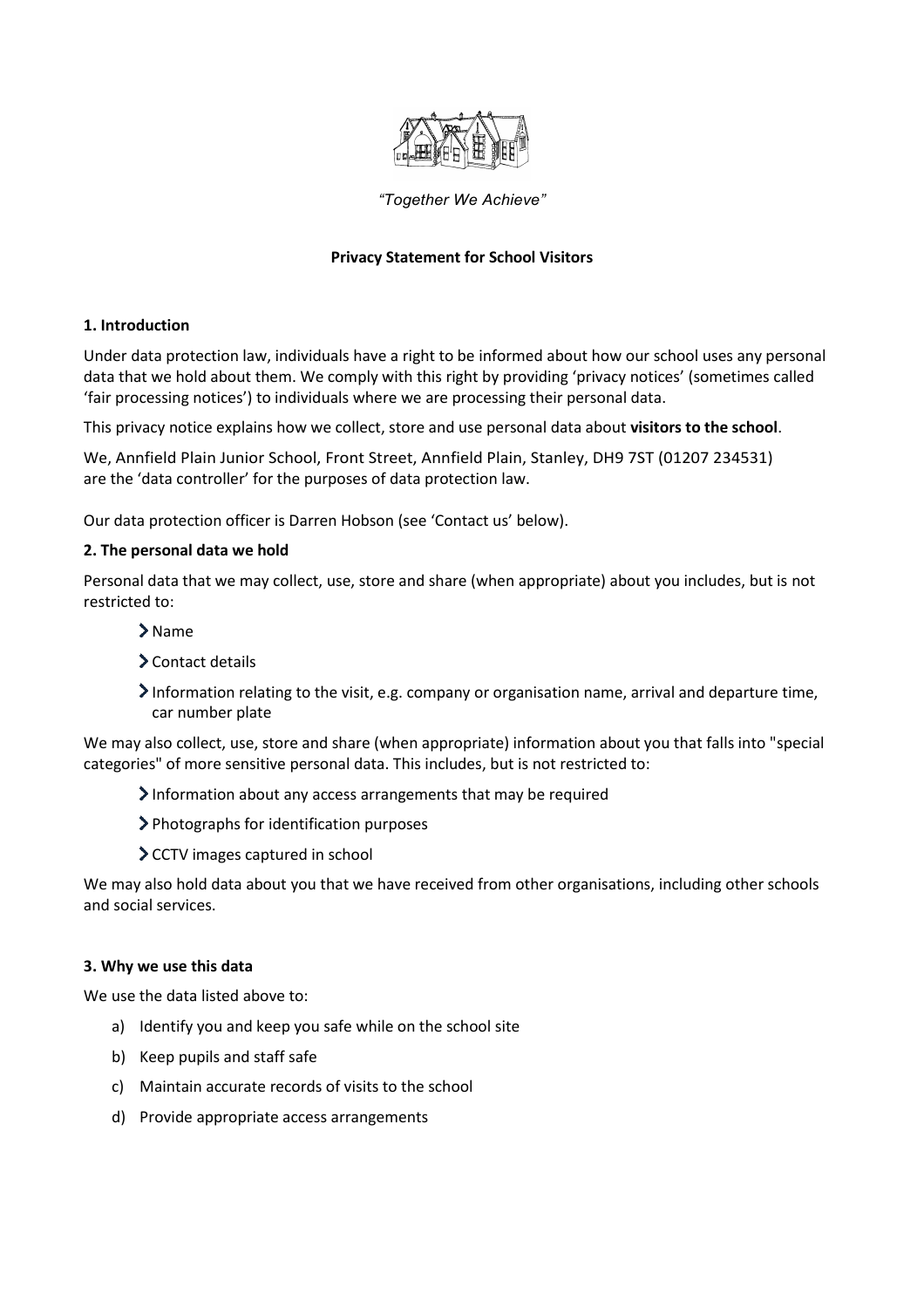## **3.1 Use of your personal data for marketing purposes**

Where you have given us consent to do so, we may send you marketing information by email or text promoting school events, campaigns, charitable causes or services that may be of interest to you.

You can withdraw consent or 'opt out' of receiving these emails and/or texts at any time by clicking on the 'Unsubscribe' link at the bottom of any such communication, or by contacting us (see 'Contact us' below).

## **3.2 Use of your personal data in automated decision making and profiling**

We do not currently process any personal data through automated decision making or profiling. If this changes in the future, we will amend any relevant privacy notices in order to explain the processing to you, including your right to object to it.

## **4. Our lawful basis for using this data**

Our lawful bases for processing your personal data for the purposes listed in section 3 above are as follows:

For the purposes of points 3a, 3b, 3c and 3d above, in accordance with the 'public task' basis – we need to process data to fulfil our statutory function as a school with regards to legislation around health and safety, keeping children safe in education, child protection and safeguarding.

Where you have provided us with consent to use your data, you may withdraw this consent at any time. We will make this clear when requesting your consent, and explain how you would go about withdrawing consent if you wish to do so.

## **4.1 Our basis for using special category data**

For 'special category' data, we only collect and use it when we have both a lawful basis, as set out above, and one of the following conditions for processing as set out in data protection law:

- $\triangleright$  We have obtained your explicit consent to use your personal data in a certain way
- We need to perform or exercise an obligation or right in relation to employment, social security or social protection law
- We need to protect an individual's vital interests (i.e. protect your life or someone else's life), in situations where you're physically or legally incapable of giving consent
- The data concerned has already been made manifestly public by you
- $\blacktriangleright$  We need to process it for the establishment, exercise or defence of legal claims
- We need to process it for reasons of substantial public interest as defined in legislation
- We need to process it for health or social care purposes, and the processing is done by, or under the direction of, a health or social work professional or by any other person obliged to confidentiality under law
- We need to process it for public health reasons, and the processing is done by, or under the direction of, a health professional or by any other person obliged to confidentiality under law
- We need to process it for archiving purposes, scientific or historical research purposes, or for statistical purposes, and the processing is in the public interest

For criminal offence data, we will only collect and use it when we have both a lawful basis, as set out above, and a condition for processing as set out in data protection law. Conditions include:

We have obtained your consent to use it in a specific way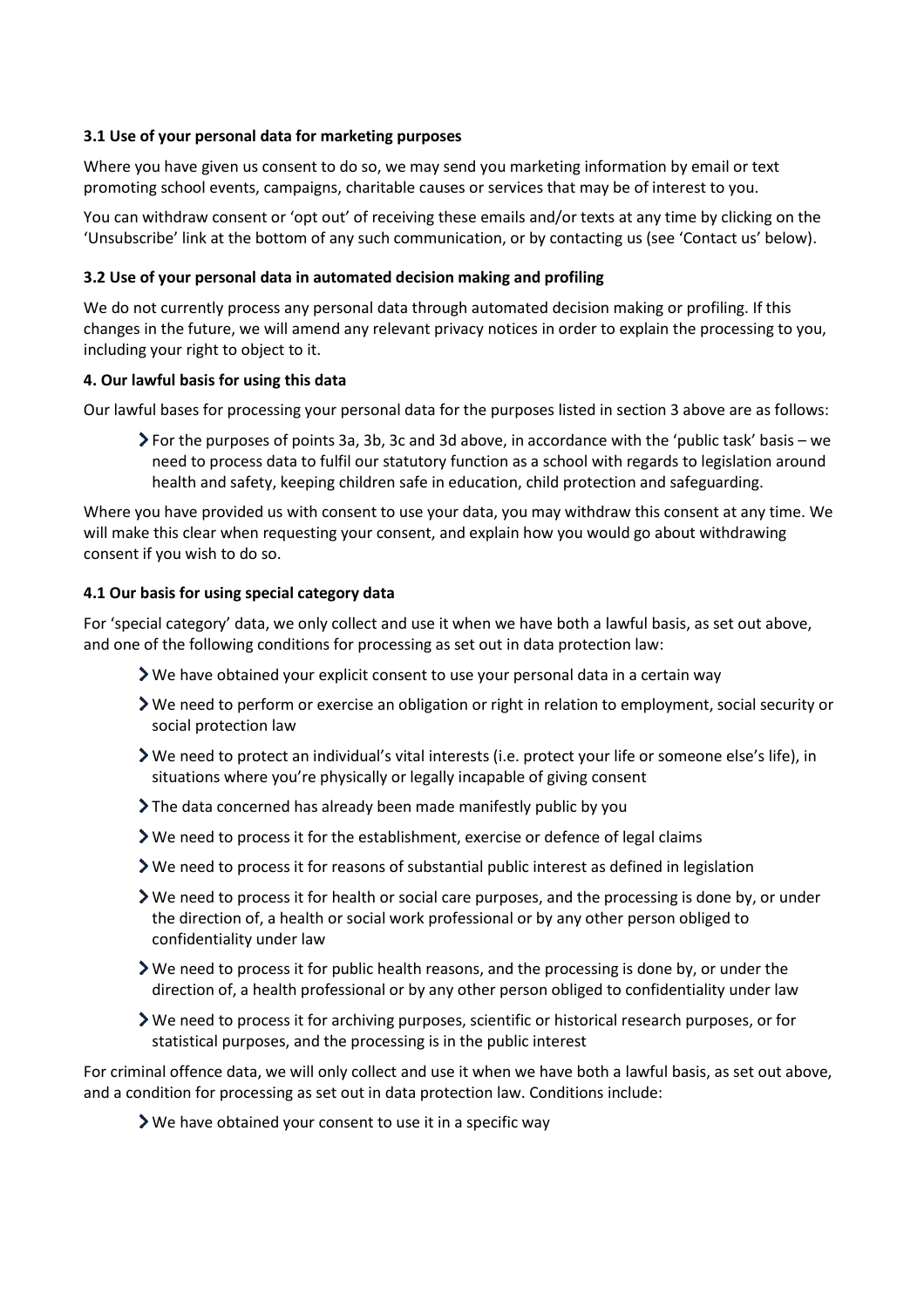- We need to protect an individual's vital interests (i.e. protect your life or someone else's life), in situations where you're physically or legally incapable of giving consent
- The data concerned has already been made manifestly public by you
- We need to process it for, or in connection with, legal proceedings, to obtain legal advice, or for the establishment, exercise or defence of legal rights
- $\triangleright$  We need to process it for reasons of substantial public interest as defined in legislation

## **5. Collecting this data**

While the majority of information we collect about you is mandatory, there is some information that can be provided voluntarily.

Whenever we seek to collect information from you, we make it clear whether you must provide this information (and if so, what the possible consequences are of not complying), or whether you have a choice.

Most of the data we hold about you will come from you, but we may also hold data about you from:

- >Local authorities
- Government departments or agencies
- Police forces, courts, tribunals

#### **6. How we store this data**

We keep personal information about you while you are visiting our school. We may also keep it beyond your visit with our school if this is necessary. Our Record Keeping and Retention Policy sets out how long we keep information about visitors. The policy is available on the school website and also by request from the school office or Data Protection Officer.

We have put in place appropriate security measures to prevent your personal information from being accidentally lost, used or accessed in an unauthorised way, altered or disclosed.

We will dispose of your personal data securely when we no longer need it.

#### **7. Who we share data with**

We do not share information about you with any third party without consent unless the law and our policies allow us to do so.

Where it is legally required, or necessary (and it complies with data protection law), we may share personal information about you with:

- $\geq$  Our local authority to meet our legal obligations to share certain information with it, such as safeguarding concerns
- Government departments or agencies
- > Our regulator, Ofsted
- Suppliers and service providers, such as Human Resources
- > Our auditors
- $\sum$  Survey and research organisations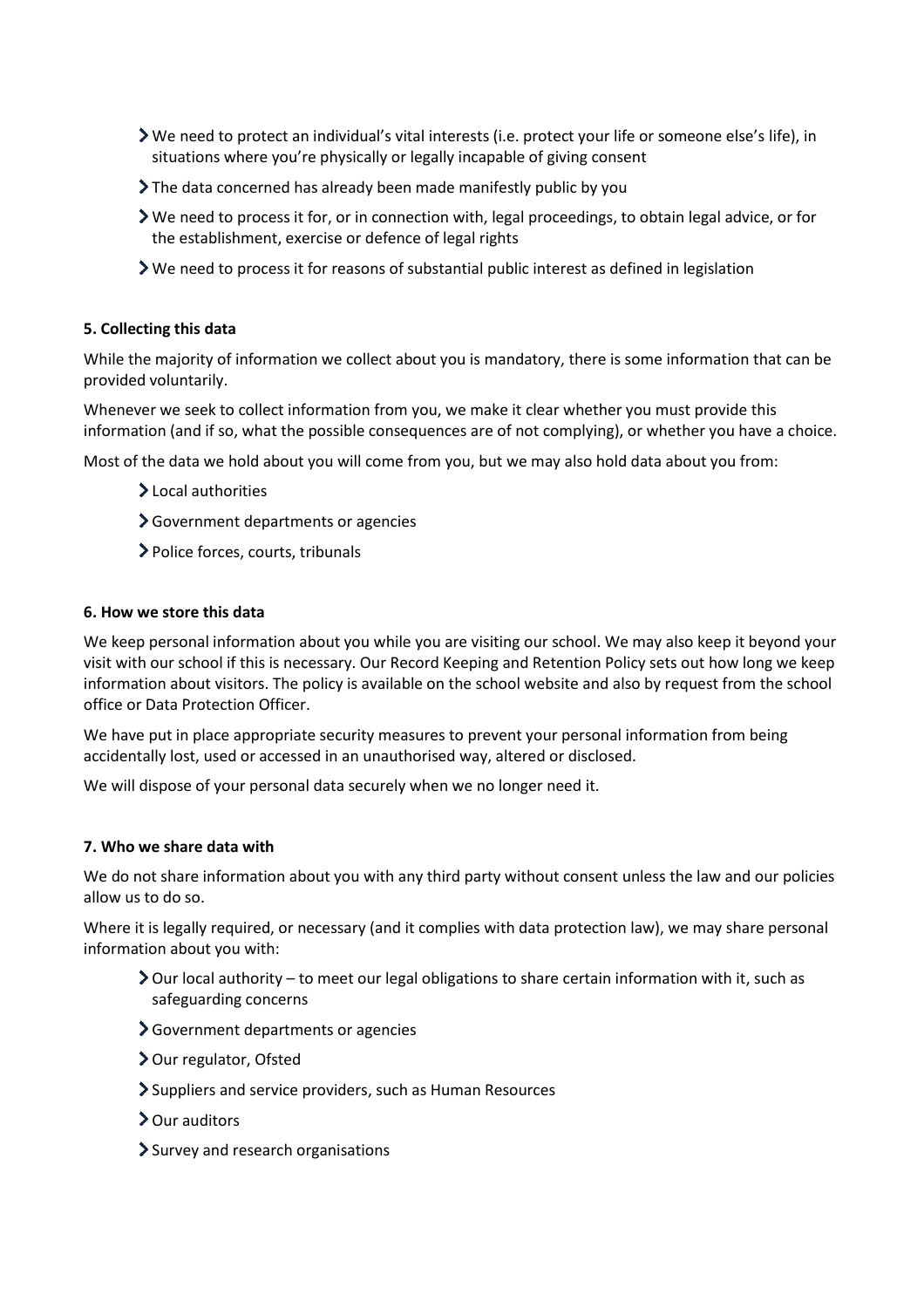- > Health authorities
- Security organisations
- > Health and social welfare organisations
- Professional advisers and consultants
- Charities and voluntary organisations
- Police forces, courts, tribunals

# **7.1 Transferring data internationally**

We may share personal information about you with international third parties outside of the European Economic Area, where different data protection legislation applies.

Where we transfer your personal data to a country or territory outside the European Economic Area, we will do so in accordance with data protection law.

In cases where we have to set up safeguarding arrangements to complete this transfer, you can get a copy of these arrangements by contacting us.

## **8. Your rights**

## **8.1 How to access personal information that we hold about you**

You have a right to make a 'subject access request' to gain access to personal information that we hold about you.

If you make a subject access request, and if we do hold information about you, we will (subject to any exemptions that may apply):

- Give you a description of it
- Tell you why we are holding and processing it, and how long we will keep it for
- Explain where we got it from, if not from you
- > Tell you who it has been, or will be, shared with
- Let you know whether any automated decision-making is being applied to the data, and any consequences of this
- $\sum$  Give you a copy of the information in an intelligible form

You may also have the right for your personal information to be transmitted electronically to another organisation in certain circumstances.

If you would like to make a request, please contact us (see 'Contact us' below).

#### **8.2 Your other rights regarding your data**

Under data protection law, you have certain rights regarding how your personal data is used and kept safe. For example, you have the right to:

- Object to our use of your personal data
- Prevent your data being used to send direct marketing